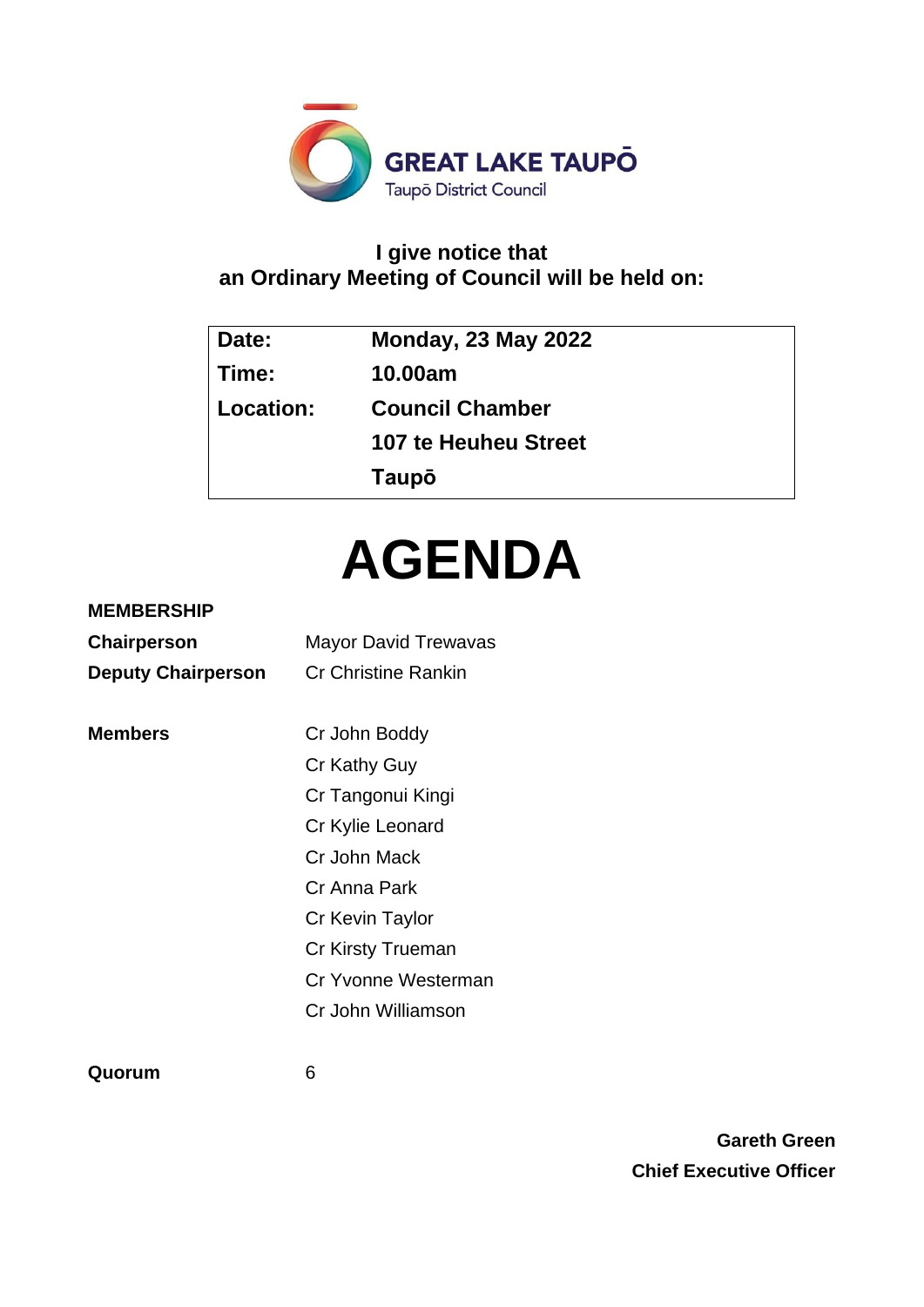# **Order Of Business**

- **1 Apologies**
- **2 Conflicts of Interest**
- **3 Confirmation of Minutes**

Nil

- **4 Policy and Decision Making**
	- 4.1 To hear and deliberate on the Annual Plan 2022-23, Fees and Charges 2022-23, Significance and Engagement Policy, and TownCentre Taupo Targeted Rate ..........................[.3](#page-2-0)

# **5 Confidential Business**

Nil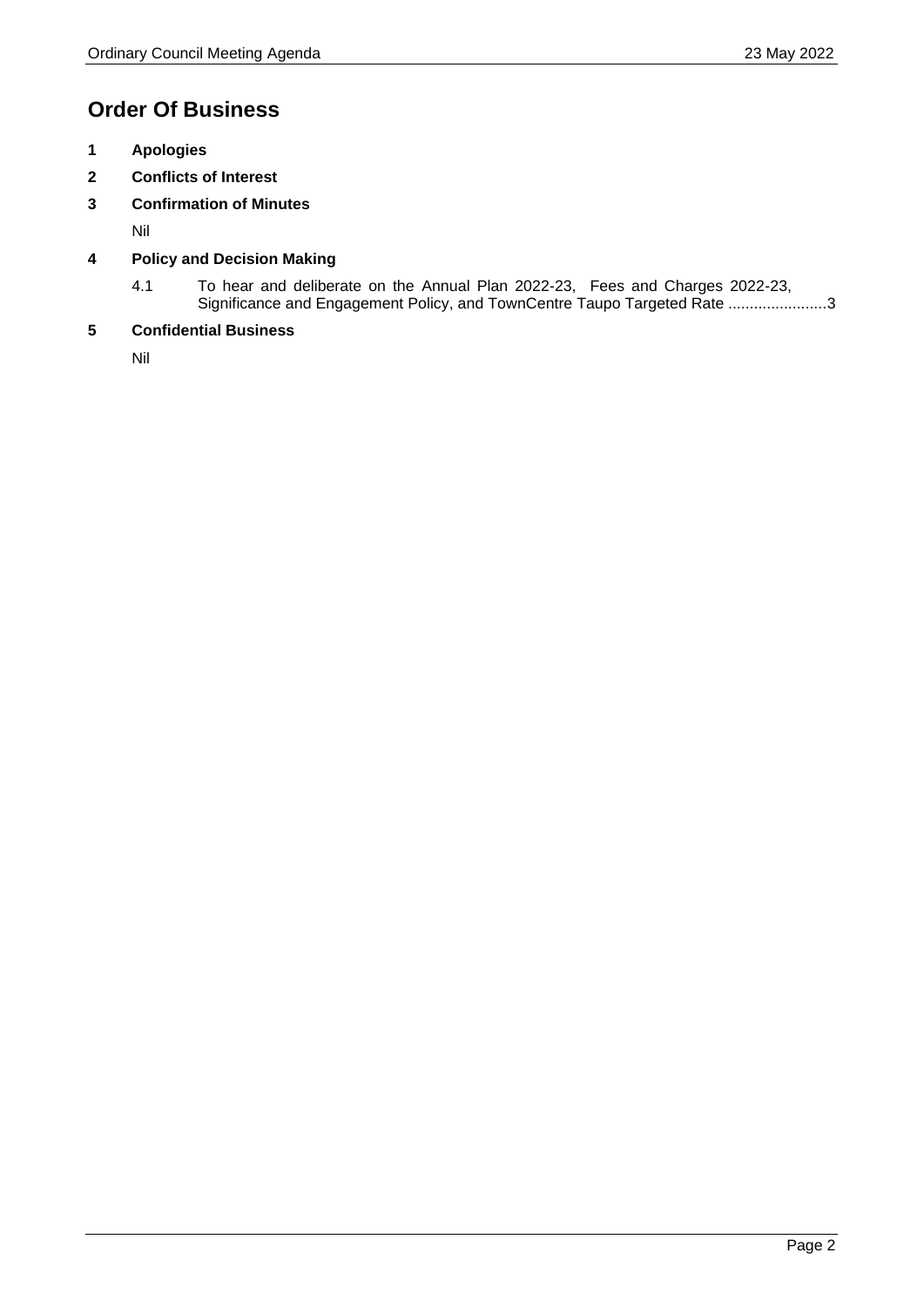#### <span id="page-2-0"></span>**4.1 TO HEAR AND DELIBERATE ON THE ANNUAL PLAN 2022-23, FEES AND CHARGES 2022- 23, SIGNIFICANCE AND ENGAGEMENT POLICY, AND TOWNCENTRE TAUPO TARGETED RATE**

**Author: Temi Allinson, Policy Advisor**

**Authorised by: Nick Carroll, Policy Manager**

#### PURPOSE

To hear and deliberate on the submissions received on the Annual Plan 2022-23, Fees and Charges 2022- 23 and Significance and Engagement Policy.

#### **EXECUTIVE SUMMARY**

- Council prepared a consultation document for the Annual Plan for the 2022-23 year
- There were material changes compared to year two of the Long-term Plan
- At the same time Council also consulted the community on a review of the Significance and Engagement Policy and the proposed fees and charges for the 2022-23 year
- A total of 53 submissions were received on the draft Annual Plan, Fees and Charges 2022-23 and Significance and Engagement Policy and hearings will be held on 23 May
- Council needs to make decisions on the proposed fees and charges and the draft Significance and Engagement Policy
- Council will also need to provide direction to officers on any proposed changes to the draft Annual Plan
- Following the deliberations, officers will prepare the Annual Plan and Council will be asked to consider that at the meeting on 28 June

### **RECOMMENDATION(S)**

That Council:

- 1. receives the written submissions [full submissions attached under Separate Cover 1]
- 2. accepts the late submissions from Scott Necklen and Catriona Eagles [submitters 52 and 53]
- 3. Adopts the Fees and Charges 2022-23 [Attachment 4]
- 4. Adopts the Significance and Engagement Policy 2022 [Attachment 5]
- 5. Directs officers to prepare the Annual Plan based on the contents of the Annual Plan consultation document
	- Or
- 6. Directs officers to prepare the Annual Plan based on the following changes:
	- a. (Insert any proposed changes as a result of deliberations)

#### **BACKGROUND**

Council consulted on the draft Annual Plan 2022-23 (including a proposed increase to the TownCentre Taupō Management Rate), draft Fees and Charges 2022-23 and draft Significance and Engagement Policy over 14 March to 14 April 2022. A total of 53 submissions were received, of which two were late submissions; and 11 submitters expressed a wish to speak to their submission at a public hearing.

Monday 23 and Tuesday 24 May have been set aside for hearings and deliberations.

Attached to this report are the full bundle of submissions, however due to the large size of this attachment it will be circulated separately to this agenda.

Council will need to make decisions on:

• The proposed Fees and Charges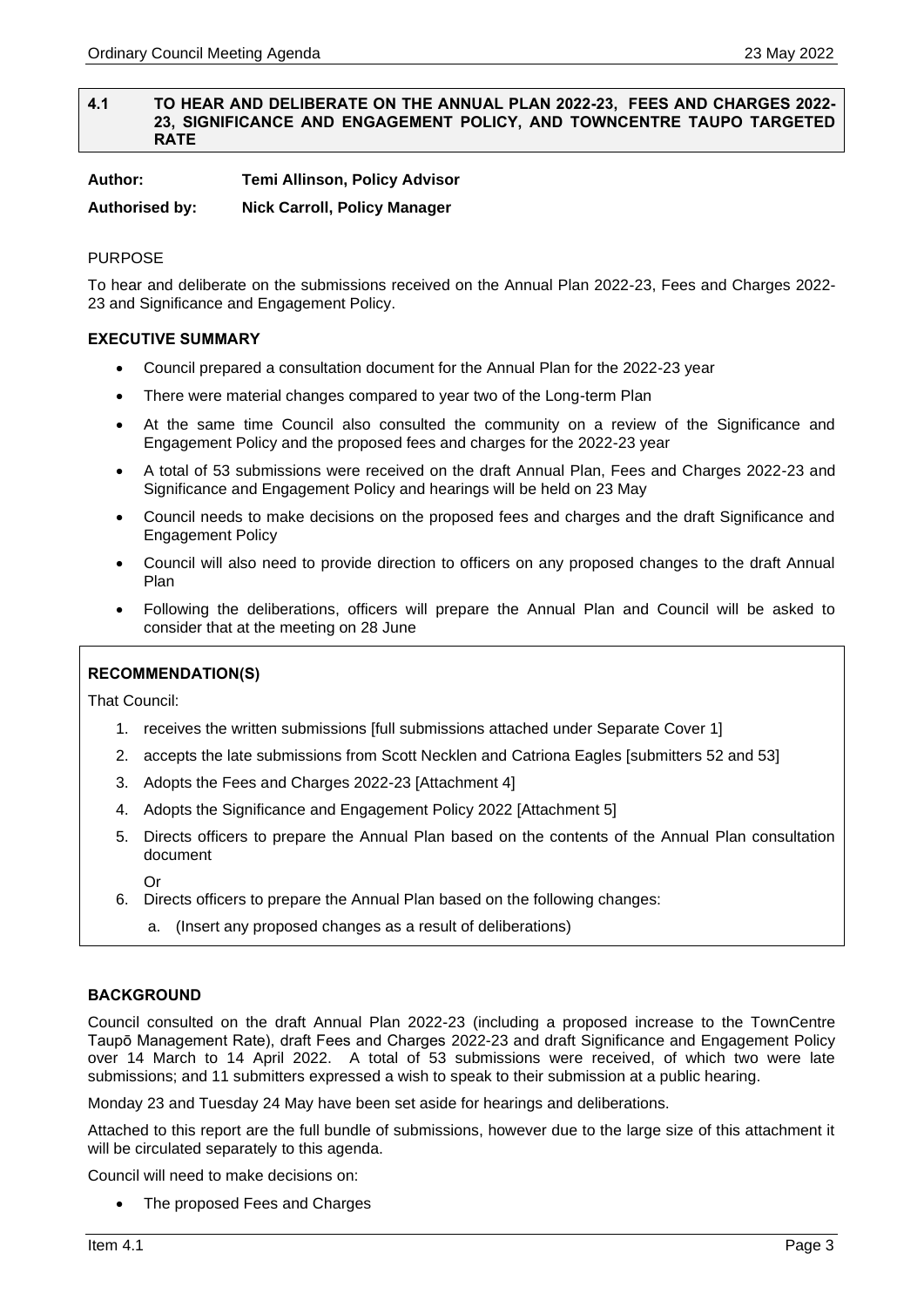- The draft Significance and Engagement Policy 2022, and
- Whether there are any changes to the draft Annual Plan that officers need to make

Following the deliberations, Council officers will finish preparing the Annual Plan and bring the document back to Council for consideration at the meeting on 28 June 2022.

#### **DISCUSSION**

Council consulted on a range of issues as part of the Annual Plan consultation process. These issues are grouped into five categories and the salient emerging points are discussed below.

A recurring topic through all the categories was the proposed increase to rates. Most submitters on this topic were strongly opposed to any increase beyond the 7.35% forecasted in Long-term Plan (LTP); and a few submitted that any rate increase be kept below the forecast increase. They expressed concerns about rising household costs and the contribution that increased rates make to that financial stress.

#### **Category one: Capital projects delivery timeline criteria**

The Annual Plan consultation document highlighted the ongoing effects of Covid-19 and a fast-changing economic environment which are both working in tandem to impact on the costs and timing of projects identified as part of the LTP. Therefore, Council may need to consider delaying the delivery of some projects, bringing others forward, or adjusting the scope and cost of some projects to get the best value for money.

In the consultation document, we set out how Council's decision on whether to modify the delivery timeline of a project will be guided by the criteria below and asked the community if they agreed with the criteria.

- a) the need to maintain a balance across the four pillars of well-being cultural, environmental, economic, and social
- b) prioritisation in line with the eight strategic priorities that we identified and developed as part of the LTP
- c) resource considerations such as the availability of materials, contractors, and appropriately skilled staff

A total of 29 submitters responded to this question, and the graph below shows the breakdown of responses.



#### **Key emerging themes:**

• Council to place appropriate emphasis on the environment and ensure that when deciding on projects, environmental values do not lose out against economic considerations.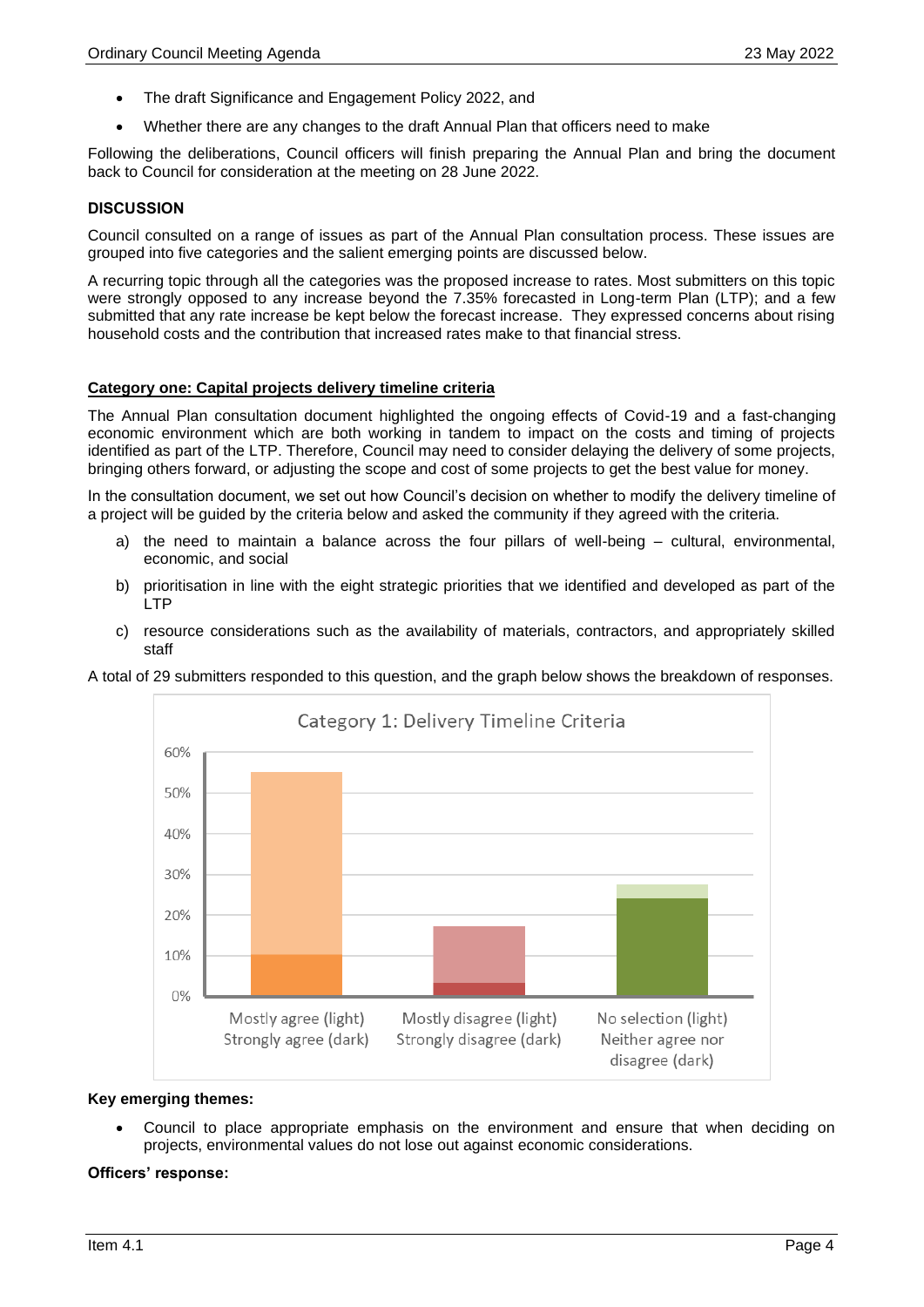• The proposed criteria include a focus across the four well-beings with an emphasis on maintaining a balance. The environment is a critical element of the decision-making criteria and underpinned work we previously identified in our LTP. We identified climate change as a key focus area for Council and a senior policy advisor has been appointed to develop a climate change strategy. Council has also undertaken a baseline emissions assessment to understand our footprint and where our emissions come from with a view to setting nationally aligned reduction targets. This is an example of the importance of environmental wellbeing and how environmental values will be considered alongside other factors in deciding whether to proceed with a project or not.

#### **Category two: Key projects**

#### **2.1 Water**

The consultation document highlighted a number of differences between what was planned as part of the LTP and what we anticipate delivering in the coming financial year. A total of 33 submitters responded, and the graph below shows the breakdown of responses.



### **Key emerging themes:**

- Concern around the impact of the three waters reform on the proposed work plan (i) the risk of the reform not proceeding, and Council having taken on additional debt with the expectation of these transferring to Entity B; (ii) Council appearing to agree with the planned reforms and basing its decision to proceed with a number of projects on this; (iii) support for the proposal and a desire for Council to proceed with as many projects as possible before the reform is finalised
- Concern around project cost escalations
- Request to reinstate a project earmarked for deferral Kinloch Reservoir
- Council is proposing to undertake too many projects and should defer some to keep costs down
- Support for the decision to remove the Five Mile Bay targeted water rate and other similar targeted water rating schemes
- Support for the proposal to connect the lakeside area of Motuoapa to the Council's reticulated water supply
- Request for financial support to help with connection to town water supply by the Taupō Racing Club Inc.

#### **Officers' response:**

We accept that the budgets originally set for some projects were insufficient, and there were particular challenges around budget setting including: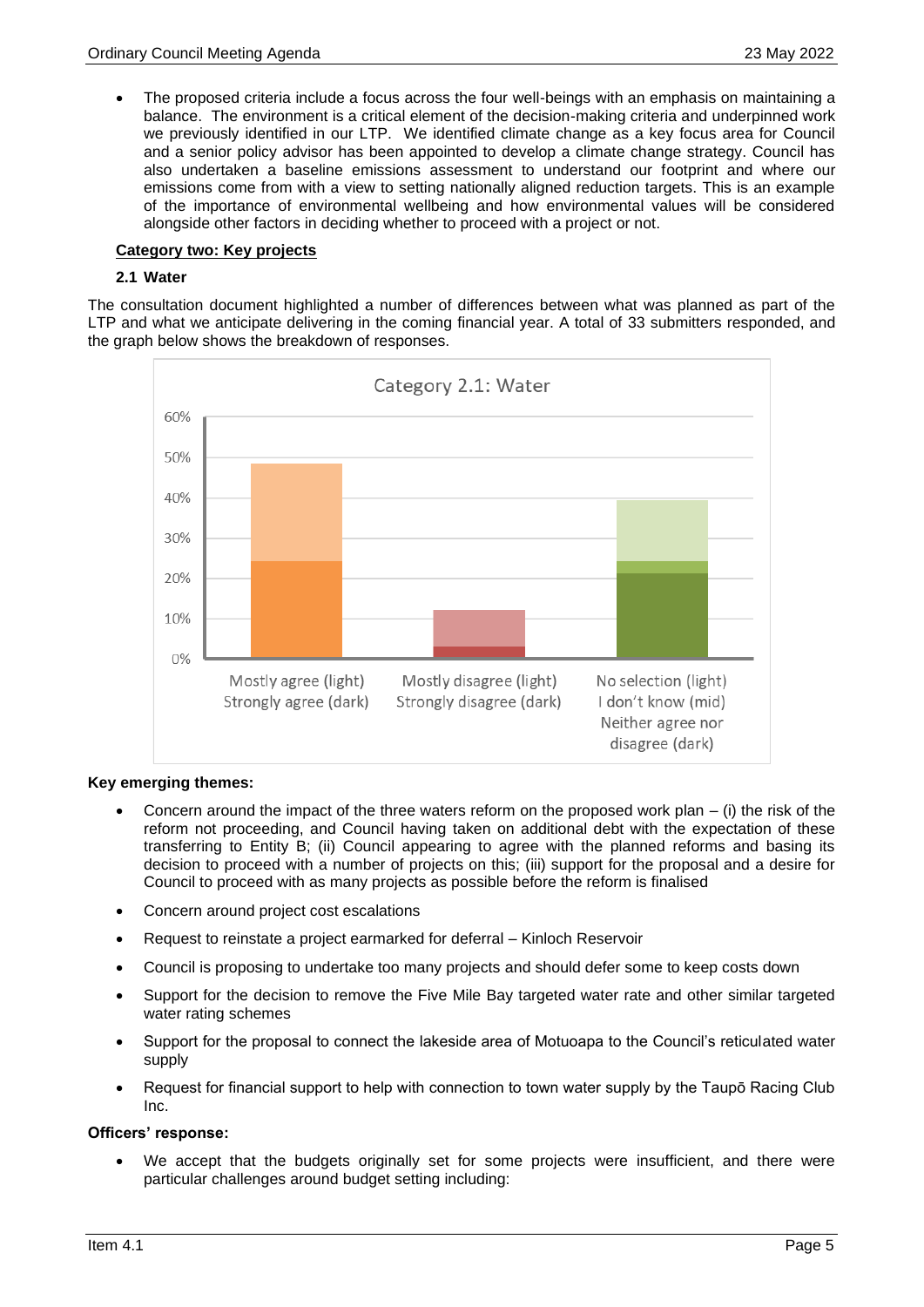- $\circ$  Budgets were developed during a benign period of low inflation and low interest rates before the current global escalation of costs commenced,
- o The bulk of the plant equipment is manufactured overseas and has been subject to significant and ongoing price increases and extended delivery delays since budget setting. Base materials, equipment, freight, and labour have all shifted considerably and this coupled with the significant tightening of contractor availability has resulted in increased costs
- $\circ$  Budgets were set in advance of the final detailed scoping of the upgrades necessary at each site
- o Detailed geotechnical investigations at each site were completed after budgets were set and found considerably worse ground conditions than expected based on the initial investigation work undertaken to inform budget setting
- $\circ$  The new drinking water regulator is in the process of updating the compliance standards which has resulted in changes to the original plant designs on which the initial estimates were based.
- Officers agree that the new Kinloch Reservoir is a very important project. It has been deferred as the land acquisition process has taken longer than expected. Once land is acquired this project will be able to be delivered. It is unlikely we will be able to progress to construction in the 2022-23 year.
- The water projects included in the draft Annual Plan are required to ensure safe drinking water supply to our communities, to ensure compliance with environmental standards, or to enable growth in the community. Our view is that these projects need to be completed as soon as practicable and should stay in the Annual Plan.
- The decision on whether or not to provide financial support to the Racing club is for Council to make. The Racing club have been advised of the connection costs. Paragraph 15 of Council's Grants and Partnerships policy however directs that
	- $\circ$  Council will decline any requests for funding made through the LTP and/or Annual Plan, and submitters will be referred to a grants distributor or advised to apply for a partnership agreement.

# **2.2 Transport**

The consultation document highlighted a number of variations between what was forecasted in the LTP and the work that Council proposes to undertake in the coming year. A total of 33 submitters responded, and the graph below shows the breakdown of responses.

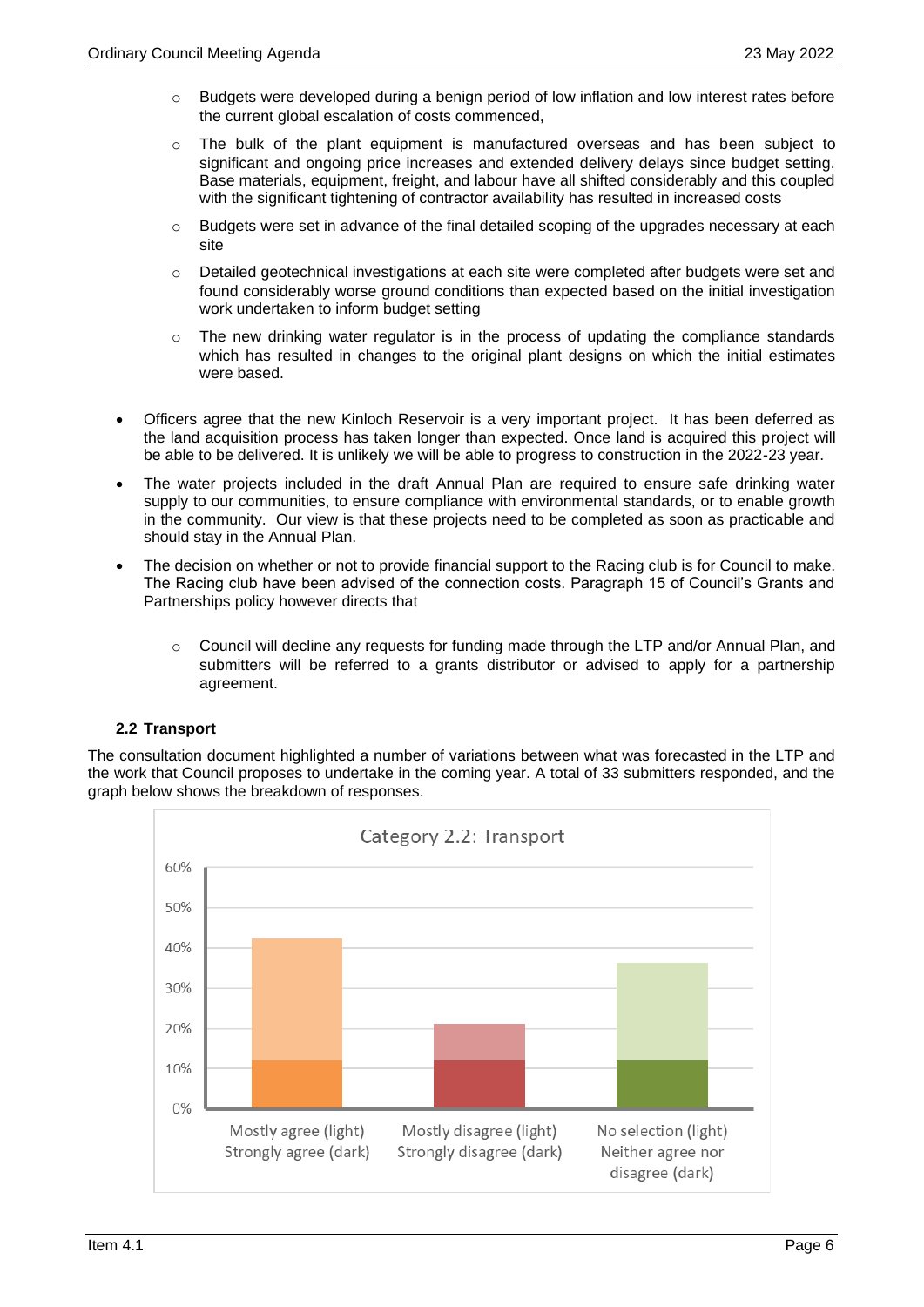- Council should scale back on the scope or number of projects to be delivered and stay within the limits of the funding provided by Central Government for shovel ready projects
- Concerns around funding shortfall from Waka Kotahi and its impact on the district's roads, especially rural roads
- Requests for new projects (i) upgrade of Kinloch Road, (ii) extending the Mapara Road foot path, (iii) more cycling infrastructure, and (iv) a bus service to connect Tūrangi to Taupō
- Support for the second bridge crossing scoping and the possibility of adding cycle lanes to it
- Concerns around speed limits

#### **Officers' response:**

- There have been significant external economic factors at play since the original funding for the Town Centre Transformation project was secured, and which were not visible at the time of the funding application. Record inflation, supply chain challenges, and an extremely tight labour market all add to the challenge of delivering this programme of work as originally scoped and funded. Reducing scope to stay within the funding cap is a valid response, however, the once in a generation opportunity to complete this transformational project is, we believe, worthy of the additional funds. Deferring work from within the TTCT programme would almost certainly result in it costing a significant amount more in the future as there are substantial efficiencies utilising the contractors already employed and established on the site
- Waka Kotahi have limited funding in each activity class for roading, and projects need to meet certain criteria (as per Government Policy Statement) so Waka Kotahi prioritises funding on a national basis. We will continue to work with Waka Kotahi to try and secure funding and/or will reprioritise our roading improvements to work within Council's funding limits, and work with our rural communities in finding a way forward to improve our rural roads
- Due to the Poplar trees on Kinloch Road being notable trees in the District Plan, and the requirement for consents to work within the dripline, this restricts our options to make improvements such as drainage or widening. With that limitation we are looking at what options are available for consideration and inclusion in the 2024 LTP
- The footpath on Mapara Road was funded as part of the Central Government's shovel-ready projects. Extension of the path could be considered in the 2024 LTP
- We are currently working with Waikato Regional Council on a bus service for our smaller urban areas which could see an on-demand service (one or two days per week) where passengers could book a seat on a particular day to travel between Tūrangi and Taupō
- As part of the second bridge crossing project, pedestrian and cyclist safety will be included in the scope i.e., including the links to and from the bridge for all road users.
- Speed limits related concerns will be considered as part of Council's speed management review process

### **2.3 Community facilities**

Council consulted on the extra funding needed to complete work on the central government funded Taupō Town Centre Transformation (TTCT) project and provided updates that the rest of its community facilities work plan was underway as planned. A total of 30 submitters responded, and the graph below shows the breakdown of responses.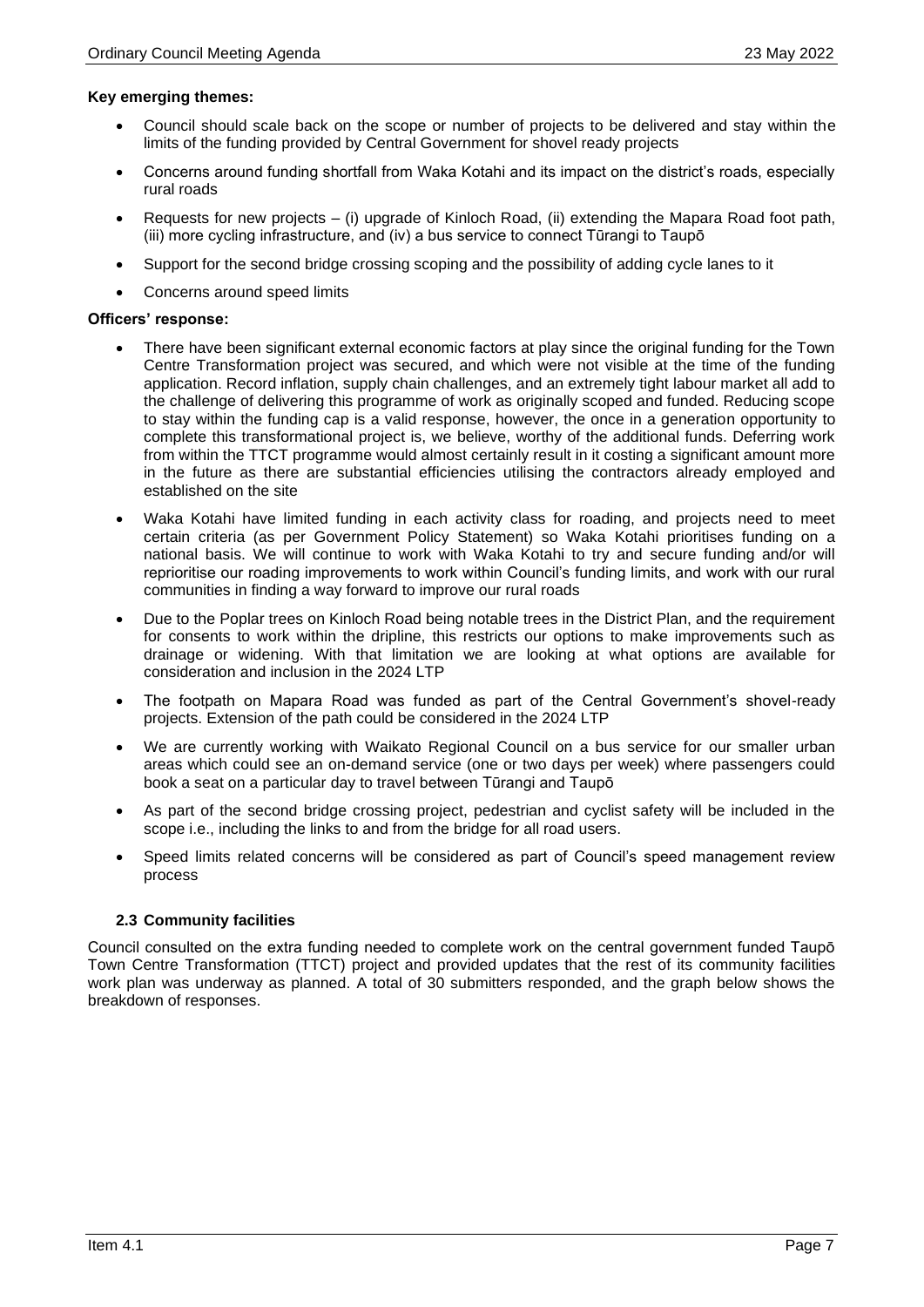

- Council should scale back on the scope or defer delivery of some proposed projects, especially TTCT and libraries
- Request for new services (i) better utilisation of the Riverside Park and amphitheatre, and (ii) creation of a dog park and amenities along the Kuratau boat ramp

#### **Officers' response:**

- There have been significant external economic factors at play since the original funding was secured for the Taupō Town Centre Transformation project, and which were not visible at the time of the funding application. Record inflation, supply chain challenges, and an extremely tight labour market all add to the challenge of delivering this programme of work as originally scoped and funded. Reducing scope to stay within the funding cap would be a valid response, however, the once in a generation opportunity to complete this transformational project is, we believe, worthy of the additional funds. Deferring work from within the TTCT programme would almost certainly result in it costing a significant amount more in the future as there are substantial efficiencies utilising the contractors already employed and established on the site
- We intend reducing our library book budget to \$300,000 in Year 3 (2023-24) as we move to digital platforms. This will be reviewed in the coming financial year and adjusted as required during the next LTP cycle. Our current spend of \$310,000 per year averages out at a cost of \$28 per item and allows us to keep the collection updated, in good condition, and relevant. We believe the current levels of service and funding to be appropriate in light of community demand and feedback
- We agree that the Riverside Park and amphitheatre is ideally located to support increased vibrancy within the town centre. Work continues in looking at ways to broaden its use within the limits of district plan restrictions on noise levels, vehicular movements and parking, and the number of annual events.
- The suggestion of a new dog park in Kuratau is noted. Its feasibility and appropriateness will be considered in future work planning.

#### **2.4 Wastewater**

The consultation document noted that Council's wastewater projects were underway as planned and no material changes were anticipated. A total of 26 submitters responded, and the graph below shows the breakdown of responses.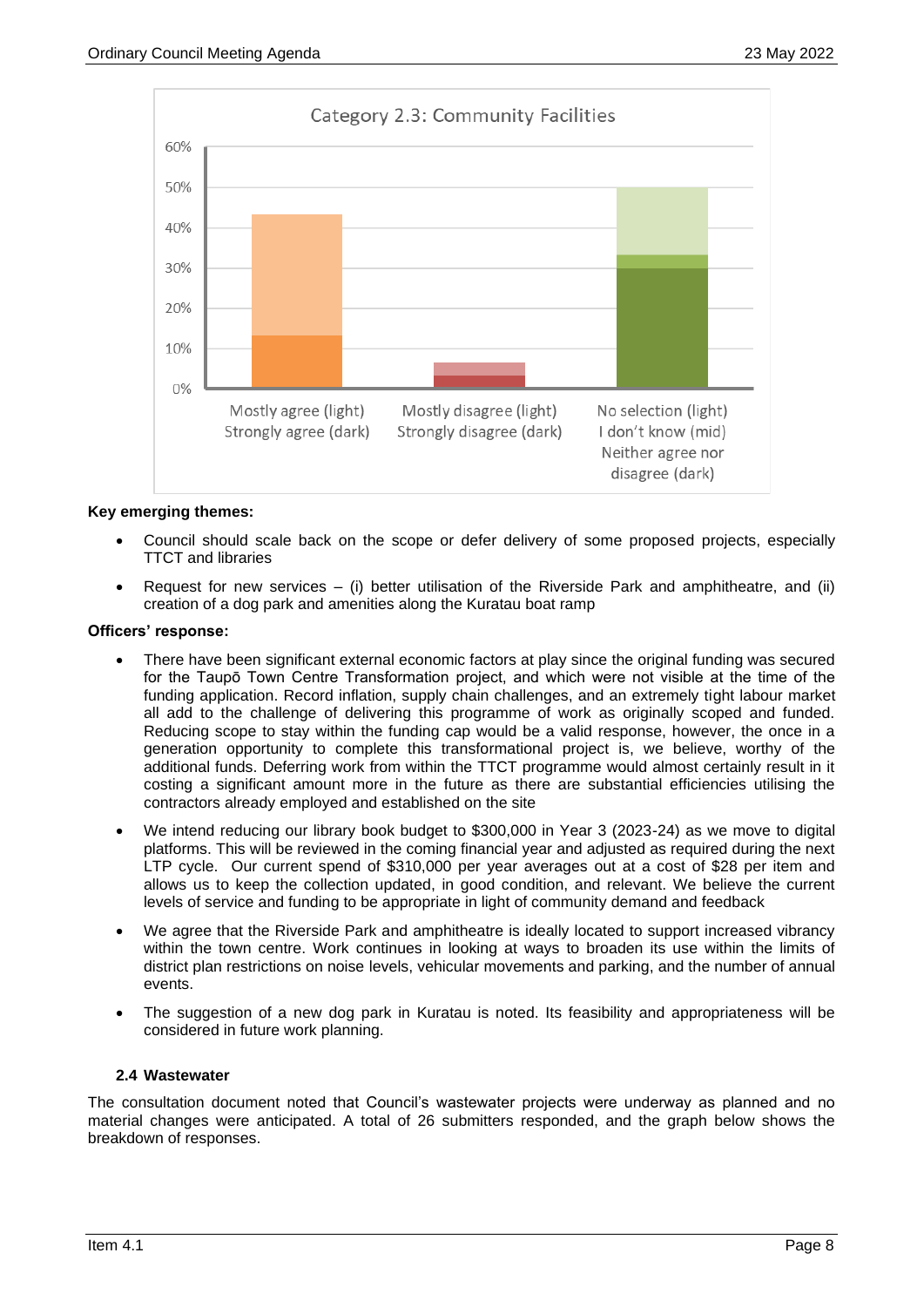

- Concern around the impact of the three waters reform on the proposed work plan the risk of the reform not proceeding, and Council having taken on additional debt with the expectation of these transferring to Entity B
- Council is proposing to undertake too many projects and should defer some to reduce costs.

#### **Officers' response:**

- Officers do not think it is appropriate or practical to stop new investment in the three waters space until the reform process is complete. One of the purposes of the reform is to increase investment in this area. It should be noted that debts associated with these assets will also be transferred to the new water entity as part of the reform process.
- The projects included in the water and wastewater areas of the Annual Plan are required to ensure safe drinking water supply to our communities, to ensure compliance with environmental standards, or to enable growth in the community. Our view is that these projects need to be completed as soon as practicable and should stay in the Annual Plan.

### **2.5 Solid waste**

Council consulted on the proposal to defer the delivery of two planned projects. A total of 27 submitters responded, and the graph below shows the breakdown of responses.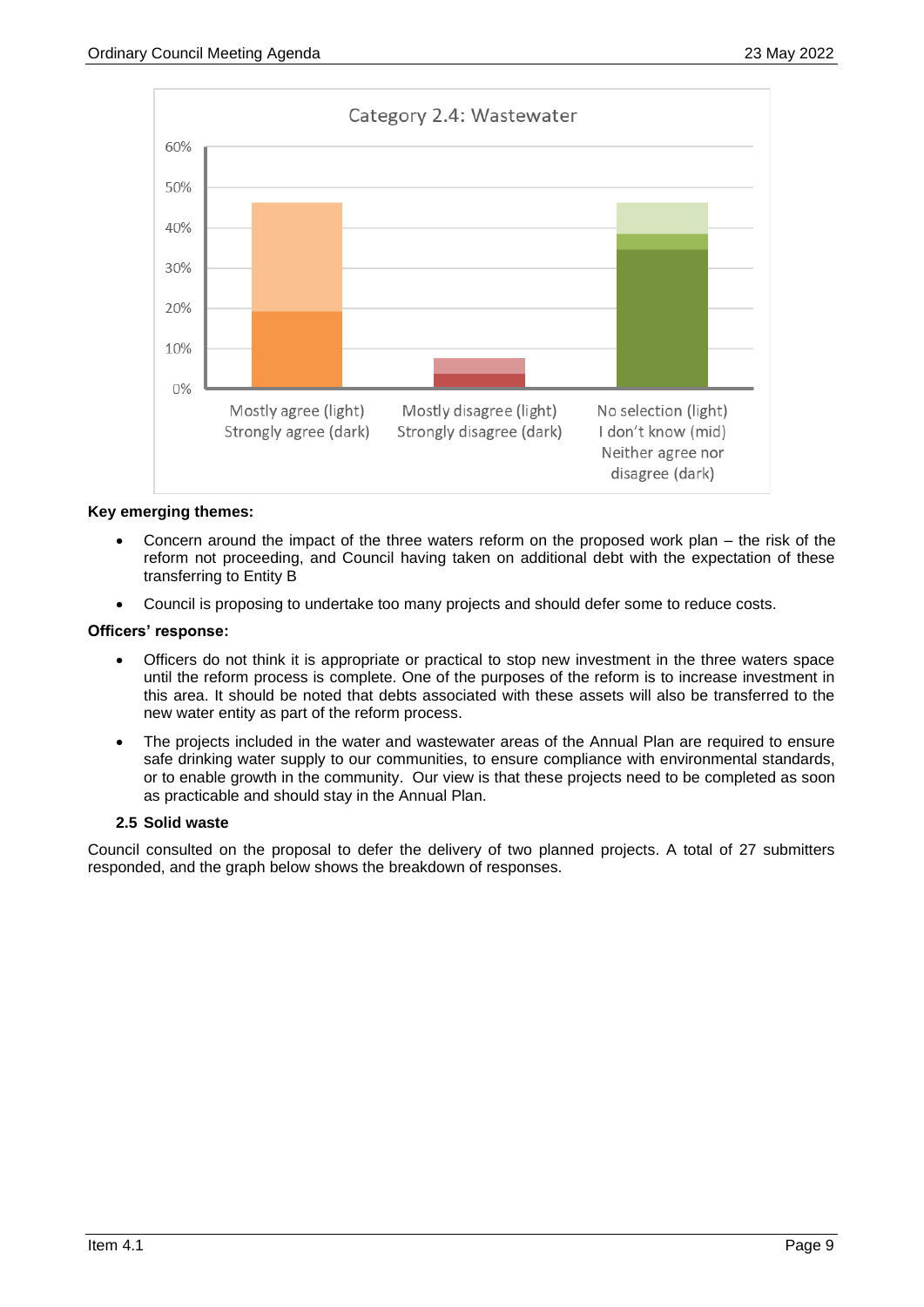

- Need for increased efforts at reducing Council's carbon footprint and minimising waste especially in the construction industry
- Dissatisfaction with the requirement to purchase carbon credits and the flow on effect of this on increased waste disposal costs, and the increased risk of littering
- Concern regarding levels of service at the Tūrangi transfer station
- Consider making the Tūrangi dump station a free service for all Tūrangi residents and introducing a targeted rate instead

- Council continues to look at opportunities to reduce waste going to landfill and we are working to introduce support for construction waste diversion through the Solid Waste Bylaw. However, there continues to be limited markets for recovered materials from the construction industry. We are also investigating the option of an emissions capture and flare at the Broadlands landfill and have set aside funding for this work. However, this is a significant expense and will only proceed if we are able to extend the life of the landfill through a regional council consent which is up for renewal in 2027. We have commenced discussions with Iwi and the Waikato Regional Council to determine the future of the landfill
- Council has a legal obligation to purchase carbon credits to offset emissions from solid waste under the emissions trading scheme. It is not a choice
- We will work with the contractor to improve service delivery. We will also look to provide a concrete drop-off pad at the green waste area to avoid the mud in future.
- The current funding model is a mix of ratepayer and user pay funding. The user pays portion helps incentivise recycling and waste diversion whereas a fully targeted rate would not achieve this outcome.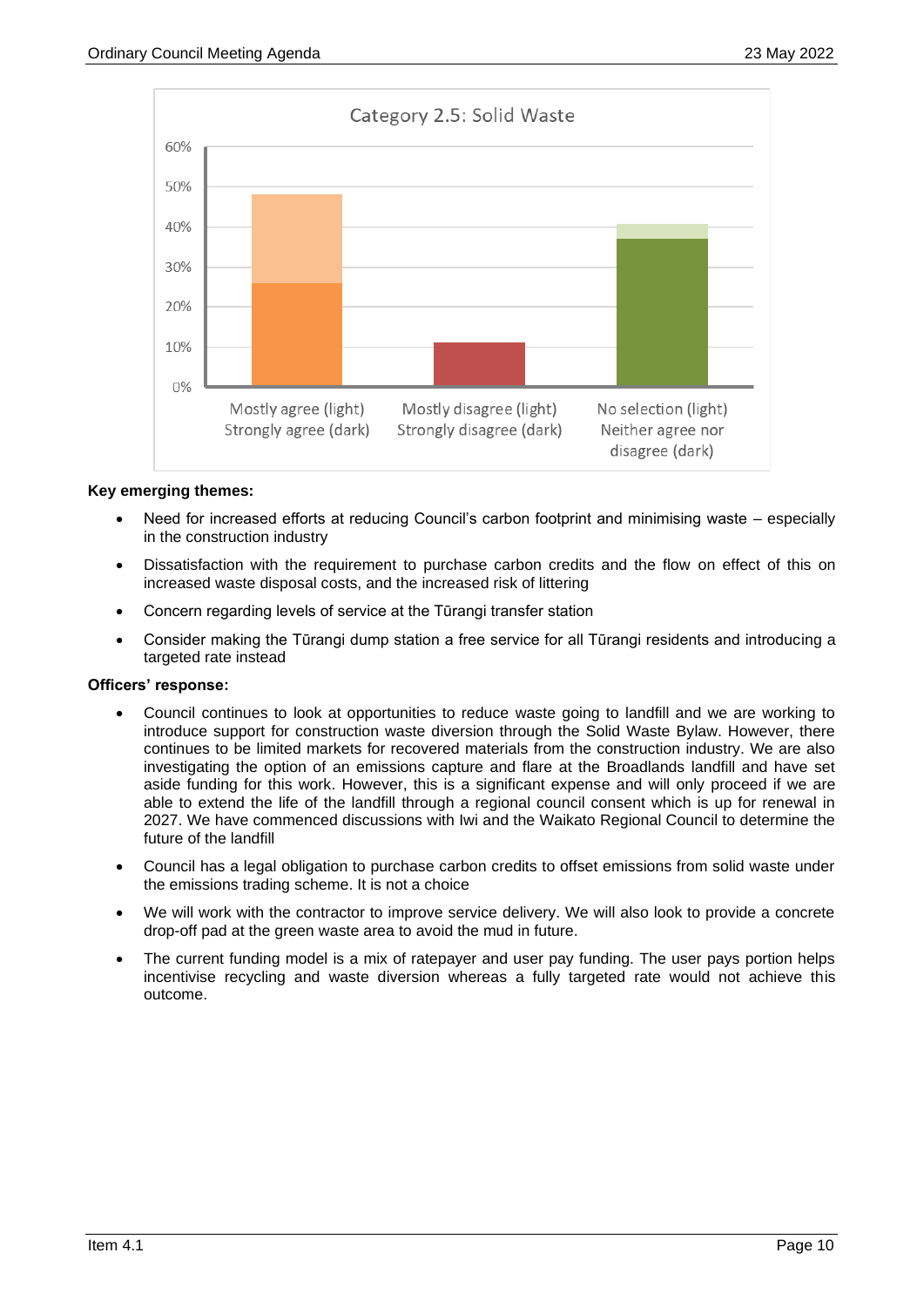#### **2.6 Investments**

Council consulted on the cost escalation associated with the delivery of the Council office fitout. Whilst the consultation was underway, Council also announced its decision to proceed with Waiora House at a higher build price than was originally forecasted. A total of 30 submitters responded, and the graph below shows the breakdown of responses.



#### **Key emerging theme:**

• Concerns around Waiora House and Council office fitout project cost escalations with suggestion of them being deferred

- The cost variance for these projects is attributable to unprecedented market conditions in the construction industry that have seen materials in increasingly short supply, long lead in times, and rapidly rising costs across many of our projects. With these trends expected to continue for the foreseeable future, efforts have been made to mitigate further supply chain and cost escalation risks
- There is a growing need within the community to replace Waiora House. In the time it has taken to get to this point, the demand for social services has increased. Council has therefore taken a decision to proceed as trends suggest a decision to defer would only see both costs, and the need for social services, increase further.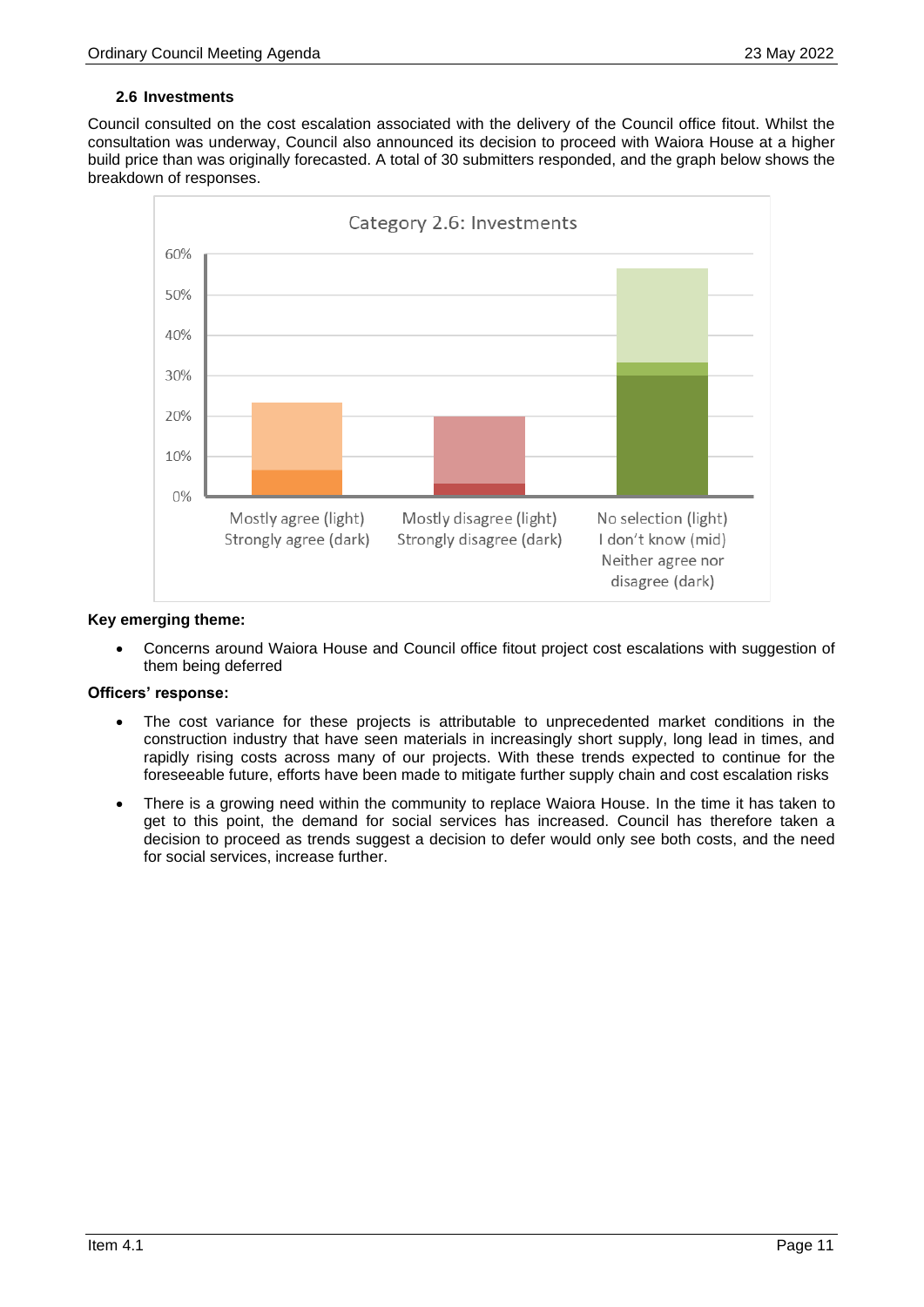## **Category three: Fees and Charges**

The majority of Council's fees and charges were set as part of the LTP, and these remain largely unchanged. Consultation was undertaken on the small number of fees that had not been set or where operational changes required some adjustments. A total of 27 submitters responded, and the graph below shows the breakdown of responses.



#### **Key emerging themes:**

- Council's fees should be adjusted in line with cost-of-living increases
- Concern that increased waste disposal charges will result in increased littering

- The increase to the solid waste disposal charges is a result of the increased costs associated with purchasing carbon credits. However, Council is statutorily required to purchase carbon credits to offset emissions from solid waste under the emissions trading scheme
- The current funding model is a mix of ratepayer and user pay funding. The user pays portion helps incentivise recycling and waste diversion whereas a fully targeted rate would not achieve this outcome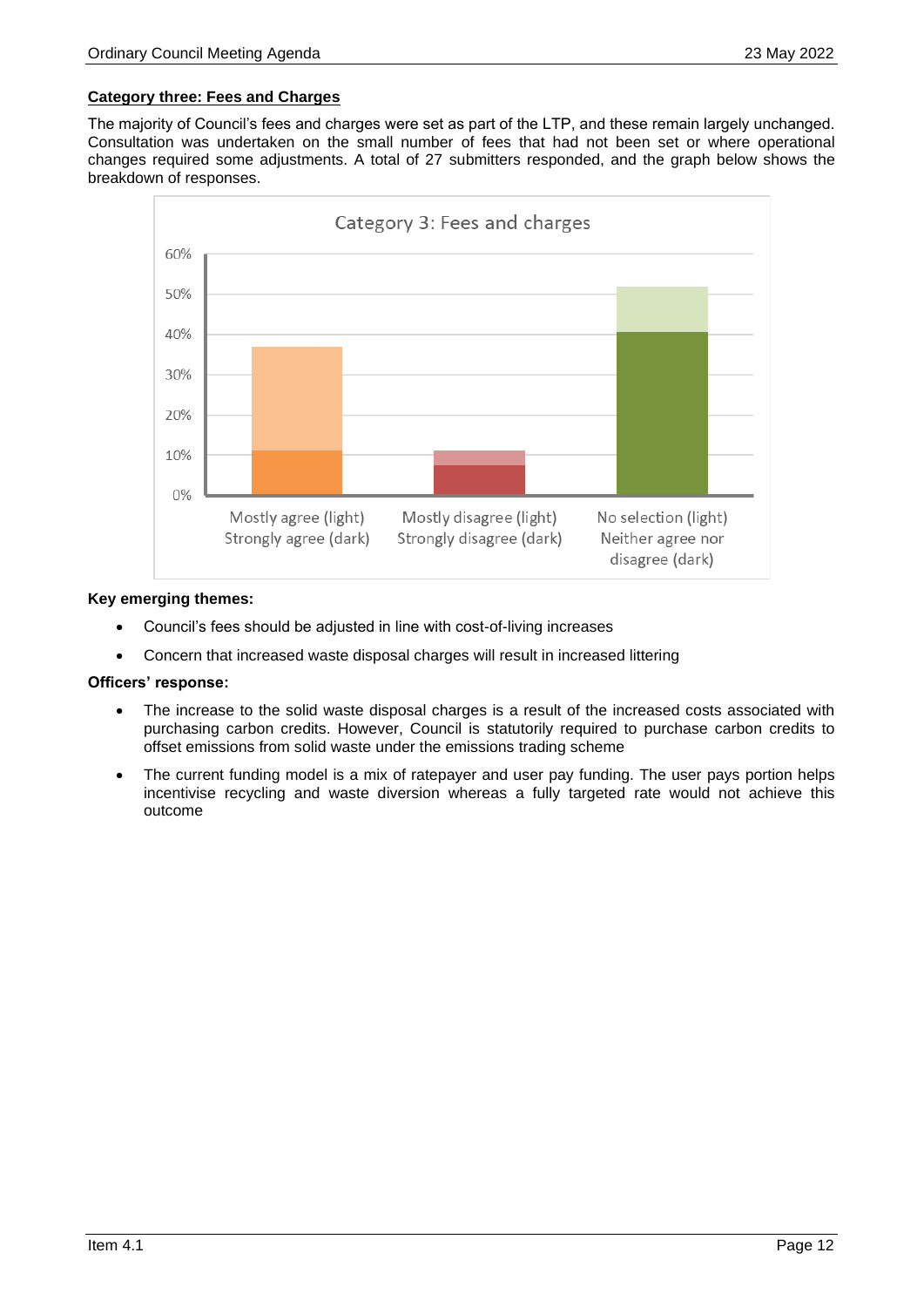# **Category four: Significance and Engagement Policy**

Council is proposing to make some changes to its Significance and Engagement Policy to help strengthen the policy as a whole, as well as make it user-friendly and easier to understand. A total of 26 submitters responded, and the graph below shows the breakdown of responses.



### **Key emerging themes:**

- Engagement with Māori to be resourced and possibly remunerated to better enable Māori to engage meaningfully
- Engagement with Māori should acknowledge pre-eminence of kawa and tikanga of Ngāti Tūwharetoa, and their treaty settlement mechanisms above any JMAs, MOUs and other high-level agreements.

- Council has engaged external support to draft a Māori engagement framework. We are mindful of Māori/iwi's limited capacity to engage and respond to Council requests, and how they may be fairly remunerated for their time and input. We have sought feedback from other local authorities on how they address remuneration and how they support Māori/iwi capacity to engage. Internally, our project teams are working out how to factor in remuneration for Māori/iwi input into project plans. This may take some time to bed in and make it business as usual across our projects
- Officers have reviewed the draft policy and amended it to clearly include treaty settlement mechanisms. The proposed change is highlighted in the copy of the policy attached to this report.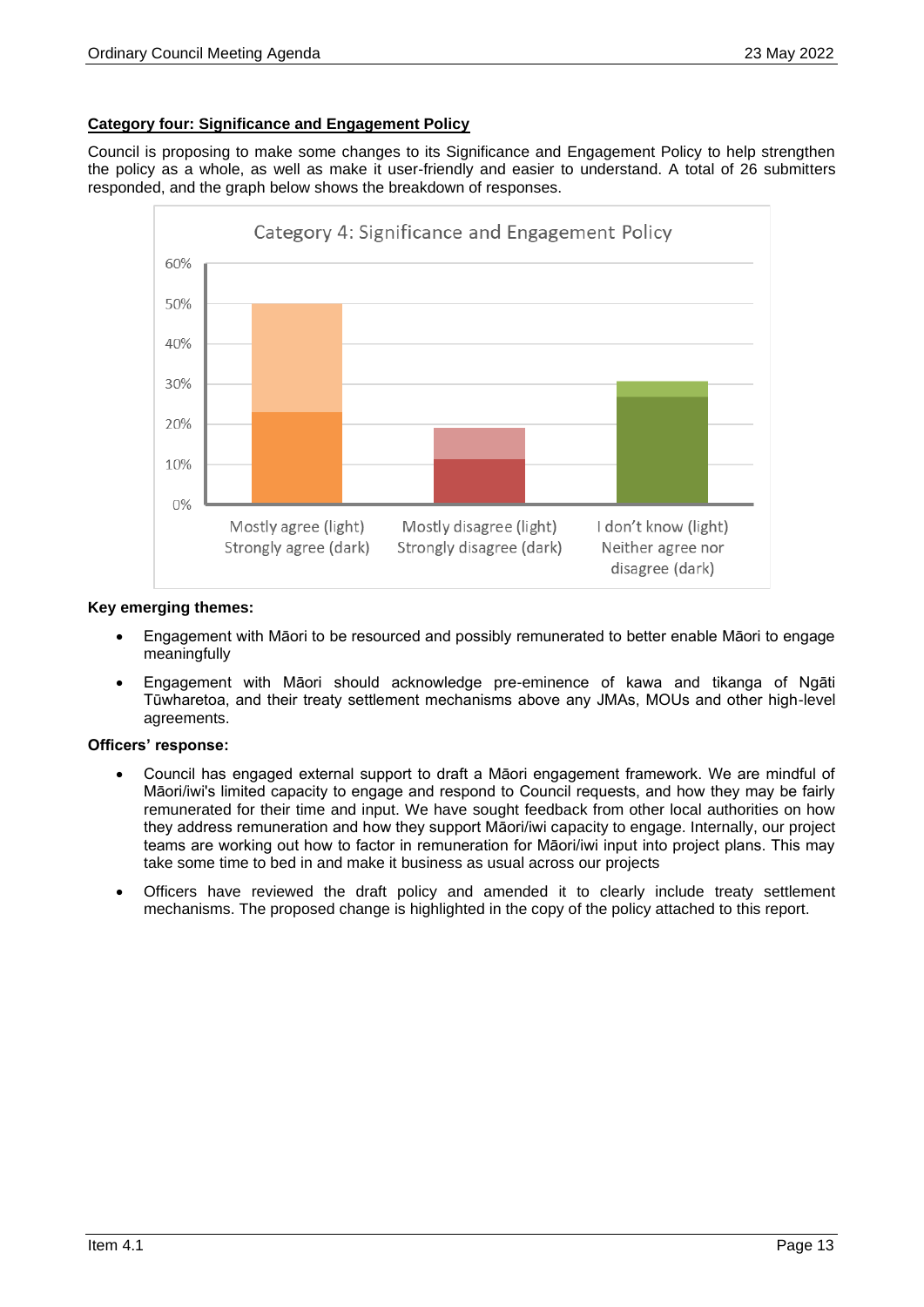# **Category five: TownCentre Taupō Management Rate**

Council consulted on an increase (\$18.38) to the TownCentre Taupō management rate. While some concerns were raised about the impact on this to businesses who were likely still struggling with the lingering effects of the pandemic on their business, there was widespread acknowledgment of the value of TownCentre Taupō and their need for greater financial support. A total of 26 submitters responded, and the graph below shows the breakdown of responses.



### **Category six: General feedback**

The general feedback from the community covered a range of issues and these are fully detailed in the attached Submission Category Report. A number of the issues raised have been discussed in the categories above, and full details of officers' responses to the categories are in the attached Submission Category Report. Below is a snapshot of some of the feedback not already responded to previously.

### **Key emerging themes:**

- Condition of the control gates bridge
- Request for new services (i) repair of Taupō Golf Club carpark, (ii) safe school crossing in Kinloch, (iii) need for a Kinloch foreshore plan, and (iv) expansion of Council's GIS (Mapi) functions
- Consultation document was complex to understand and vague on some details
- Council's response to topical issues like climate change and housing
- Free access to Tūrangi Turtle Pools for all school age children
- Request for funding by community groups
- Request for Council to proceed with Mangakino lakefront and basketball development projects as planned
- Where will the funding be sourced from to meet project cost escalations and Central Government funding shortfalls
- High level of support for the decision to bring forward the second bridge crossing scoping study

#### **Officers' response:**

• The guard rails on Control Gates bridge are planned to be repaired shortly. The bridge is inspected regularly, and maintenance work identified is programmed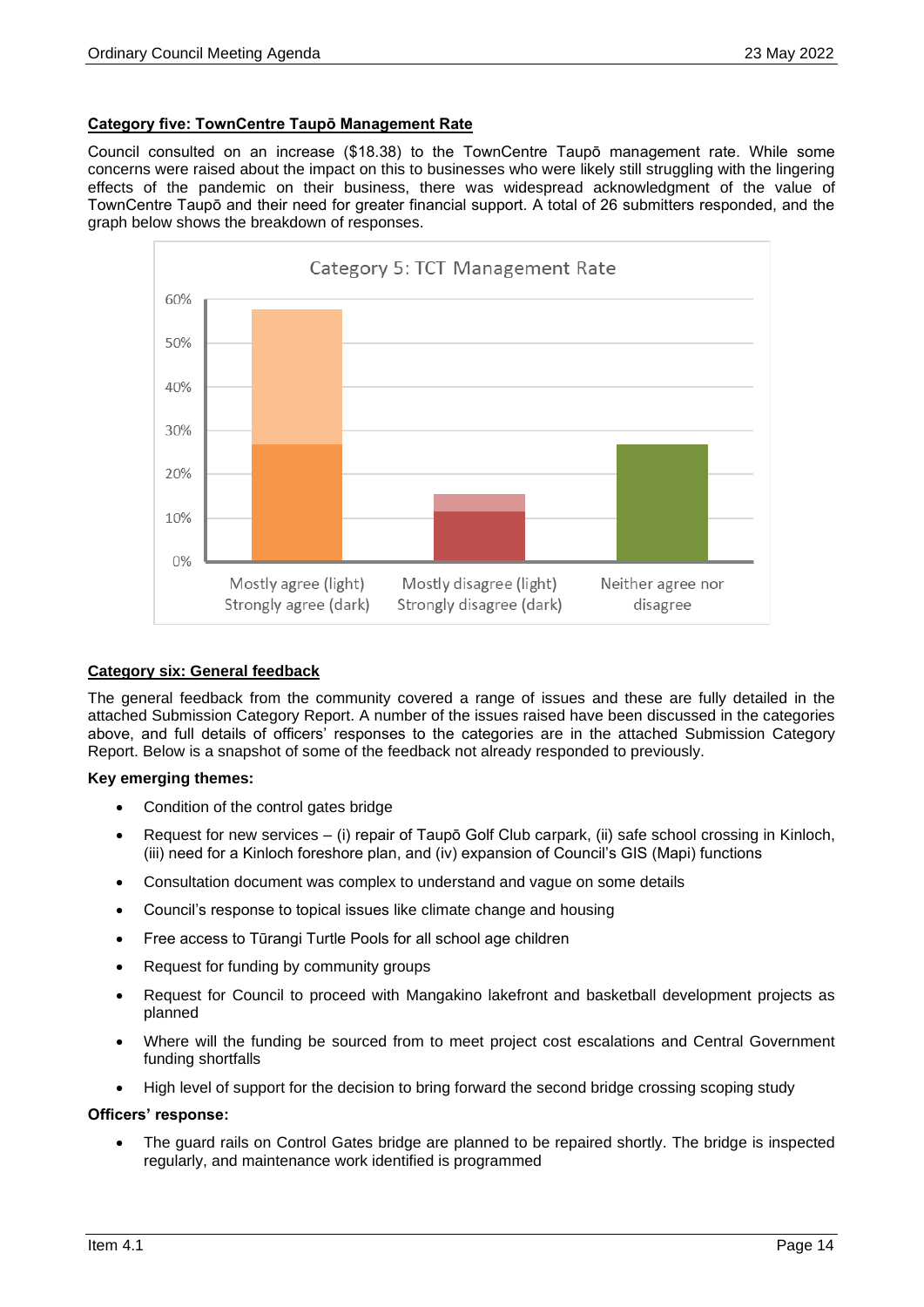- Staff are currently scoping the work involved in the Golf Club carpark with the intention of providing accurate costings in the next LTP. Some more work will need to be done to ascertain if this should be Council's funding responsibility.
- The speed management plan will include considerations of reducing traffic speed on Kinloch Road and within the village. As part of this we may need to consider traffic calming improvements including safer crossing points for children
- The Transport team have been involved in looking at summer parking along the foreshore at Kinloch and will work with our Parks and Reserves team to look at how to meet growing needs. The Parks team are working with iwi to develop a planting plan for the foreshore, cliffs and upper reserve at the western end of the beach. They are also investigating options for beach nourishment. Information on this will be shared with the community
- We are currently undertaking an upgrade and improvement planning for Mapi over the next 12 months to align with several other large corporate improvement and data projects. If not already included, the additional datasets can form part of this project
- The LTP allocated funding to develop a housing strategy, which will provide a framework to help address the current housing challenges facing our district. The housing strategy takes a collaborative approach that acknowledges Council as one of many stakeholders that will need to work together to find solutions to current and future housing issues. The strategy is currently in the development phase, and we expect to consult with the community later this year
- Free access to the Turtle Pools currently only extends to children up to 5 years old and that is not proposed to be changed over the next year. Entry fees remain as low as they can possibly be given operational costs and are also subsidised by the general rate. The Contact Swim Well programme also provides free swimming instruction to all primary school aged students across the district
- The Mangakino lakefront plan is currently being developed. Renewal budgets can be utilised in year 2 of the LTP to progress works on the playground. The basketball court needs further scoping to determine user and site requirements so this can be accurately costed. Staff are currently working with the local school to progress this.

### **CONSIDERATIONS**

### **Alignment with Council's Vision**

Council's vision is 'to be the most prosperous and liveable district in the North Island'. This is accompanied by a core set of values to underpin decision-making, the following of which are relevant to this particular proposal: World Class; Authentic; Charming; Vibrant; Quality; Resilient and Value.

### **Financial Considerations**

Council's Long-Term Plan is the starting point for constructing our Annual Plan each year, including the rates requirement we have consulted on for 2022/23 (an increase of 7.35% which is drawn directly from the Long-Term Plan plus approximately 1% extra to cover the rising cost of carbon offsets). In the time since we opened for public consultation on the draft proposed Annual Plan, a number of external factors have significantly changed. In particular, cost inflation in both infrastructure and operating costs has been much higher than anticipated.

Like all businesses, inflation creates extra pressure on Council's budget and first place we look to mitigate the impact of inflation is through cost savings and efficiencies. If cost inflation is too high for Council to offset through savings and efficiencies, it may flow through to a higher requirement for rates income. Elected Members will be provided with an up-to-date view of inflationary pressures (and our planned countermeasures) when deliberations begin on 23 or 24 May.

### **Legal Considerations**

### Local Government Act 2002

The matter comes within scope of the Council's lawful powers, including satisfying the purpose statement of [Section 10](http://www.legislation.govt.nz/act/public/2002/0084/latest/DLM171803.html?search=qs_act%40bill%40regulation%40deemedreg_local+government+act_resel_25_h&p=1) of the Local Government Act 2002. That section of the Act states that the purpose of local government is (a) to enable democratic local decision-making and action by, and on behalf of, communities; and (b) to promote the social, economic, environmental, and cultural well-being of communities in the present and for the future. It is considered that social / cultural / economic / environmental well-beings are of relevance to this particular matter.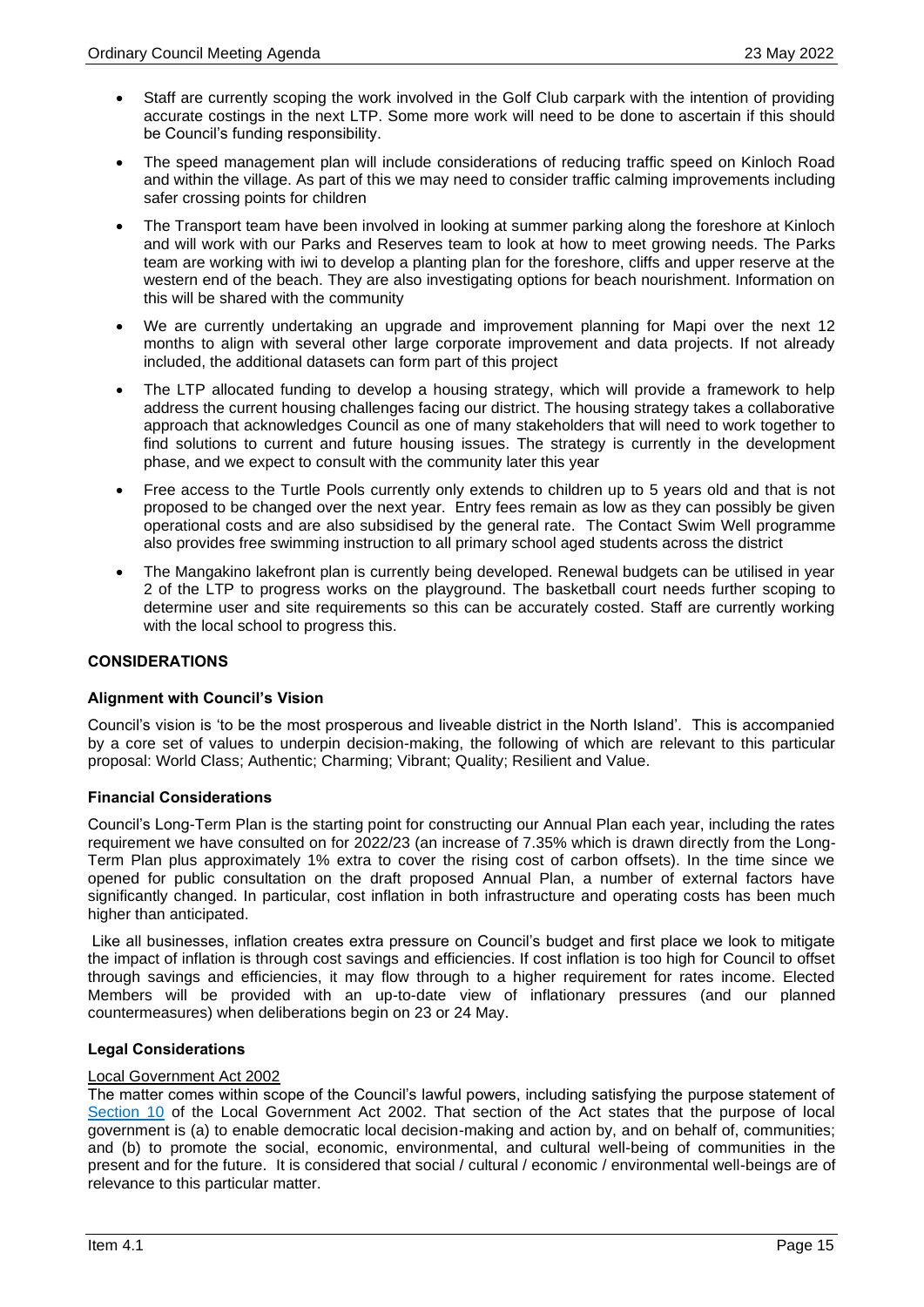#### **Policy Implications**

The hearings and deliberations are legally required as part of the process of finalising the Annual Plan 2022- 23, Fees and Charges 2022-23, and Significance and Engagement Policy.

#### **Māori Engagement**

Council is bound by various Acts to consult and/or engage with Māori, including a duty to act reasonably and in good faith as a Te Tiriti ō Waitangi partner. Equally, Council has a responsibility to develop and proactively foster positive relationships with Māori as key stakeholders in our district, and to give effect to the principles of Te Tiriti ō Waitangi including (but not limited to) the protection of Māori rights and their rangatiratanga over tāonga. While we recognise Māori in general, we also need to work side by side with the three ahi kaa / resident iwi of our district.

Although good faith does not necessarily require consultation, it is a mechanism for Council to demonstrate its existence and commitment to working together as district partners. Appropriately, the report author acknowledges that they have considered the above obligations including the need to seek advice, guidance, feedback and/or involvement of Māori on the proposed recommendation/s, objective/s, project/s or service/s outlined within this report.

Iwi partners were engaged with as part of the public consultation process. Members of the Iwi engagement team reached out to iwi partners and held meetings with those who had the availability. The consultation document was shared with them, and they were provided with the opportunity to submit on, and present at the scheduled public hearings.

#### **Risks**

There are no known risks.

# **SIGNIFICANCE OF THE DECISION OR PROPOSAL**

Council's Significance and Engagement policy identifies the following matters that are to be taken into account when assessing the degree of significance of proposals and decisions:

- a. The level of financial consequences of the proposal or decision;
- b. Whether the proposal or decision will affect a large portion of the community or community of interest;
- c. The likely impact on present and future interests of the community, recognising Maori cultural values and their relationship to land and water;
- d. Whether the proposal affects the level of service of an activity identified in the Long Term Plan;
- e. Whether community interest is high; and
- f. The capacity of Council to perform its role and the financial and other costs of doing so.

Officers have undertaken a rounded assessment of the matters in clause 11 of the Significance and Engagement Policy (2016), and are of the opinion that the proposal under consideration is significant.

The hearings and deliberations are an important part of the Special Consultative Procedure and ensure that the community have an opportunity to make Council aware of their views and preferences.

### **ENGAGEMENT**

Council engaged with the community using the Special Consultative Procedure. The Public consultation ran from 14 March to 14 April. During this time period, officers held drop-in sessions at community venues in Taupō town, Turangi and Mangakino and some smaller settlements; as well as market days in Turangi and Taupō town. Officers also fielded a number of queries from the community as part of the consultation.

Once decisions on the submissions are made, it is important that the decisions are communicated back to submitters and the general public. Submitters will receive a letter which will advise them of the decisions that were made. Because we will be personalising those letters, they will take several weeks to complete following the adoption of the Annual Plan. Council's decisions will be communicated through media releases and social media to the general public.

### **COMMUNICATION/MEDIA**

A communications plan has been prepared in consultation with the communications team.